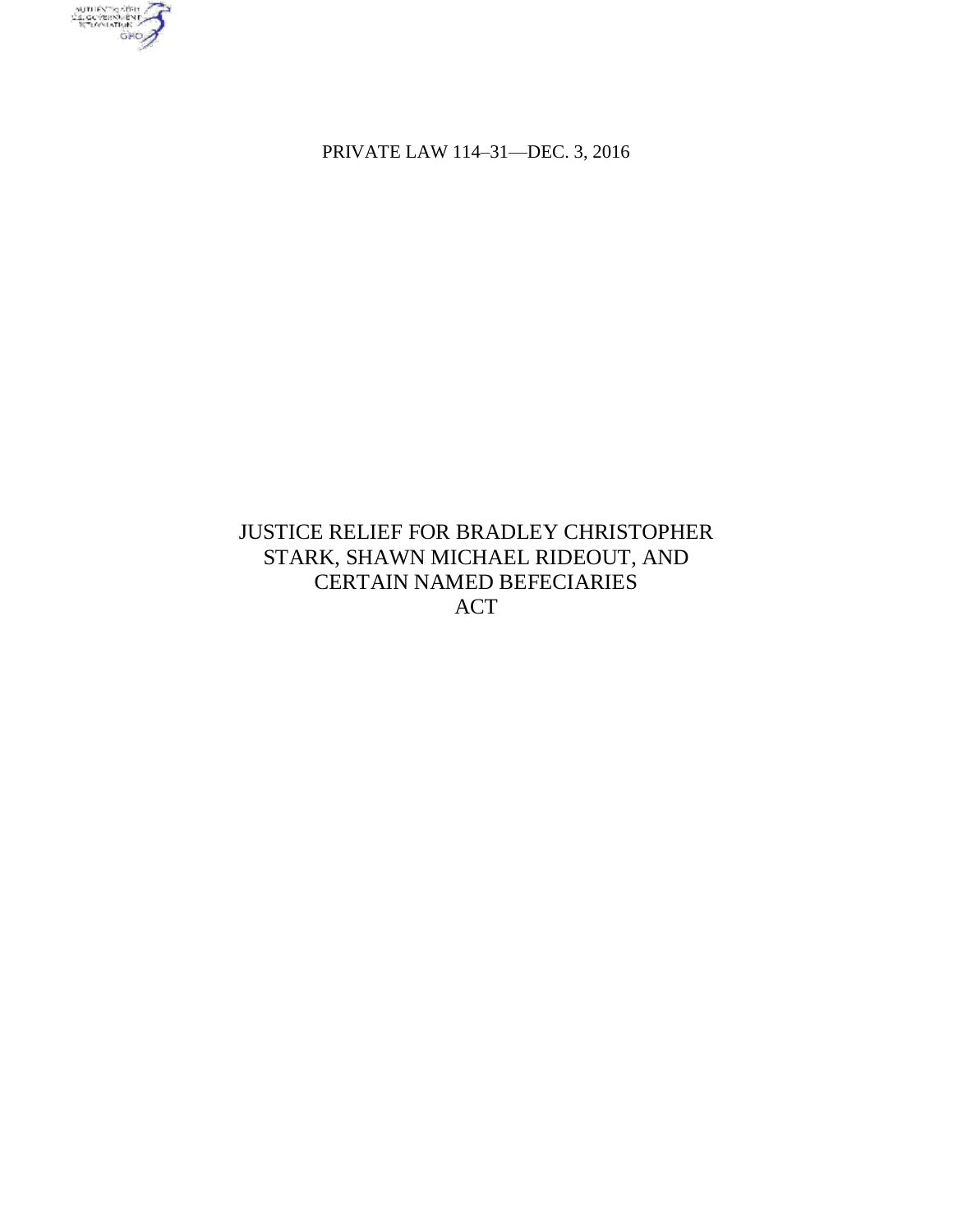# Private Law 114-31 114th Congress

## An Act

For the Relief of Bradley Christopher Stark, Shawn Michael Rideout, and Certain Named Beneficiaries

 *Be it enacted by the Senate and House of Representatives of the United States of America in Congress assembled*.

### **SECTION 1. DEFINITIONS.**

(a) **Definitions.** For the purposes of this Act—

(1) The term "Agreement" means—

(A) the Stipulation and Settlement Agreement of May 22, 2015;

(B) the Addendum to the Agreement dated August 7, 2015;

(C) the Addendum to the Agreement dated October 8, 2016; and

(D) the Addendum to the Agreement dated December 21, 2015, between Bradley Christopher Stark; Shawn Michael Rideout; and the United States of America.

(2) The term "Attorney General" means the office of the Attorney General of the United States.

(3) The terms "Award," "Interim Awards," and "Final Award" mean, with respect to the Agreement, the final binding and non-appealable decisions and remedies of the arbitrator awarded pursuant to the Agreement.

(4) The term "Beneficiaries" means any one of the following beneficiaries either individually or in any combination thereof or both-

(A) Jason Carl Thomas;

- (i) Karen Andrea Burke-Haynes;
- (ii) Janice Laurore;
- (iii) Carlo Laurore;
- (iv) Sharon Burke;
- (v) Peter Burke;
- (vi) Kisha Nicole Thomas;

(B) Demetriues Jermaine Hawkins;

- (C) Katrina Glenn Hawkins;
- (D) Balldev Naidu Ragavan;
- (E) Hendrick Ezell Tunstall;
- (F) Charles Elliot Hill, II;
- (G) William Scott Hames;
- (H) John Scot Snuggs;
	- (i) Nichola Dawn (Rose) Snuggs;
	- (ii) Timothy J. Snuggs;
	- (iii) Melissa M. Snuggs;
	- (iv) Elizabeth R. Snuggs;
	- (v) Robert D. Snuggs;
- (I) Charles David Johnson, Jr.;
	- (i) Jeremy Johnson;
		- (ii) Scott Johnson;
		- (iii) Jonathan Fultz;
			- (iv) Jessica Reynolds-Toms;
		- (v) Herbert Walker;
- (J) Bryan Samuel Coffman;

Justice Relief for Bradley Christopher Stark, Shawn Michael Rideout, and Certain Named Beneficiaries.

Dec. 3, 2016 [S. 112]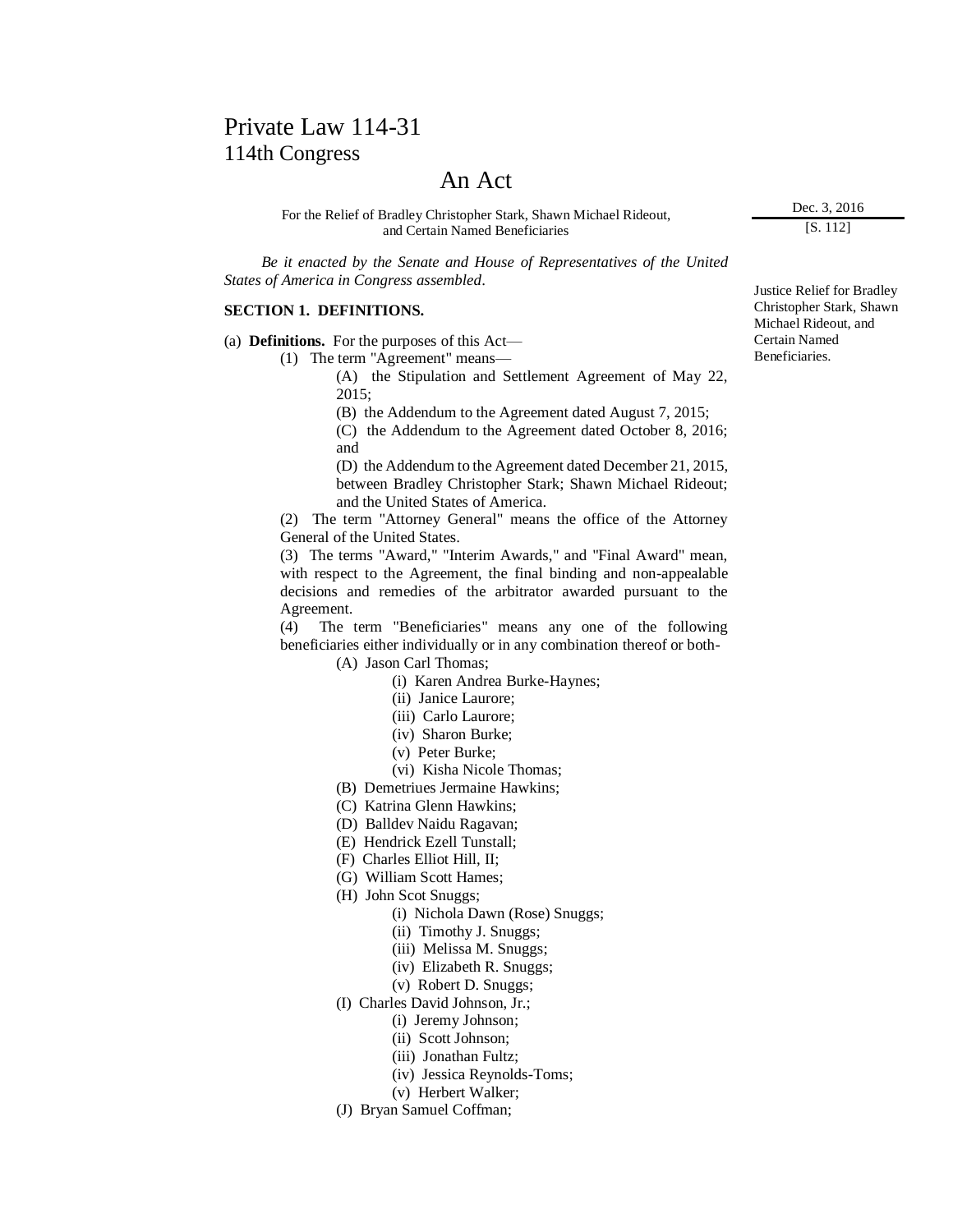- (i) Megan A. Coffman;
- (ii) Daniel P. Coffman;
- (iii) Corbin A. Coffman;
- (iv) Tabitha C. Coffman;
- (v) Erin Jacobs;
- (K) Meagan Eleanor (Russell) Kemp;
	- (i) Eleanor Joye Kemp;
	- (ii) Patrick Sebastian Kemp;
- (L) Lulummba Clay Travis;
- (M) Michael Tsalickis;
- (N) William Michael Cain;
- (O) Jerry Garwood Mitchell;
- (P) Shane Reed Wilson;
- (Q) Jason Wesley Tate;
- (R) Viola Cheney;
- (S) Madison Elizabeth (Stark) Liebel;
- (T) Barbara Jean Stark;
- (U) John William Stark, Jr.;
- (V) Jeffrey Marc Schonsky;
- (W) Nino Spagnuolo;
- (X) Dominik Maier;
- (Y) Curtis Colwell;
- (Z) Douglas Colwell;
- (AA) Kathleen DeWeese;
- (BB) Daniel DeWeese;
- (CC) Richard Rideout;
- (DD) Brian Rideout; and
- (EE) Nicole Rideout.

(5) The term "Corporate Beneficiaries" means any one of the following

beneficiaries individually or in any combination thereof or both-

(A) JPMorgan Chase Bank, N.A.;

- (B) Morgan Stanley;
- (C) Royal Bank of Scotland;
- (D) CreditSuisse;
- (E) Bank of America, N.A.;
- (F) Wells Fargo;
- (G) Citigroup/Citibank, N.A.;
- (H) HSBC;
- (I) Barclays, PLC;
- (J) Goldman Sachs;
- (K) BNP Paribas;
- (L) Deutsche Bank, AG;
- (M) Union Bank of Switzerland (UBS)
- (N) British Petroleum;
- (O) Transocean;
- (P) GlaxoSmithKline; and
- (Q) VolksWagon.

(6) The term "FAA" means the Federal Arbitration Act as described in title 9 of the United States Code [9 U.S.C. 1-16].

(7) The term "immediate family" shall mean the living natural mother or father, or both; or the adoptive mother or father, or both; the natural maternal grandmother or grandfather, or both; the natural paternal grandmother or grandfather, or both; any natural, half, step, or adopted brothers or sisters, or both; spouses; all natural and legally adopted children; and all natural and legally adopted grandchildren of the parties and the beneficiaries that are natural persons named in this Act; except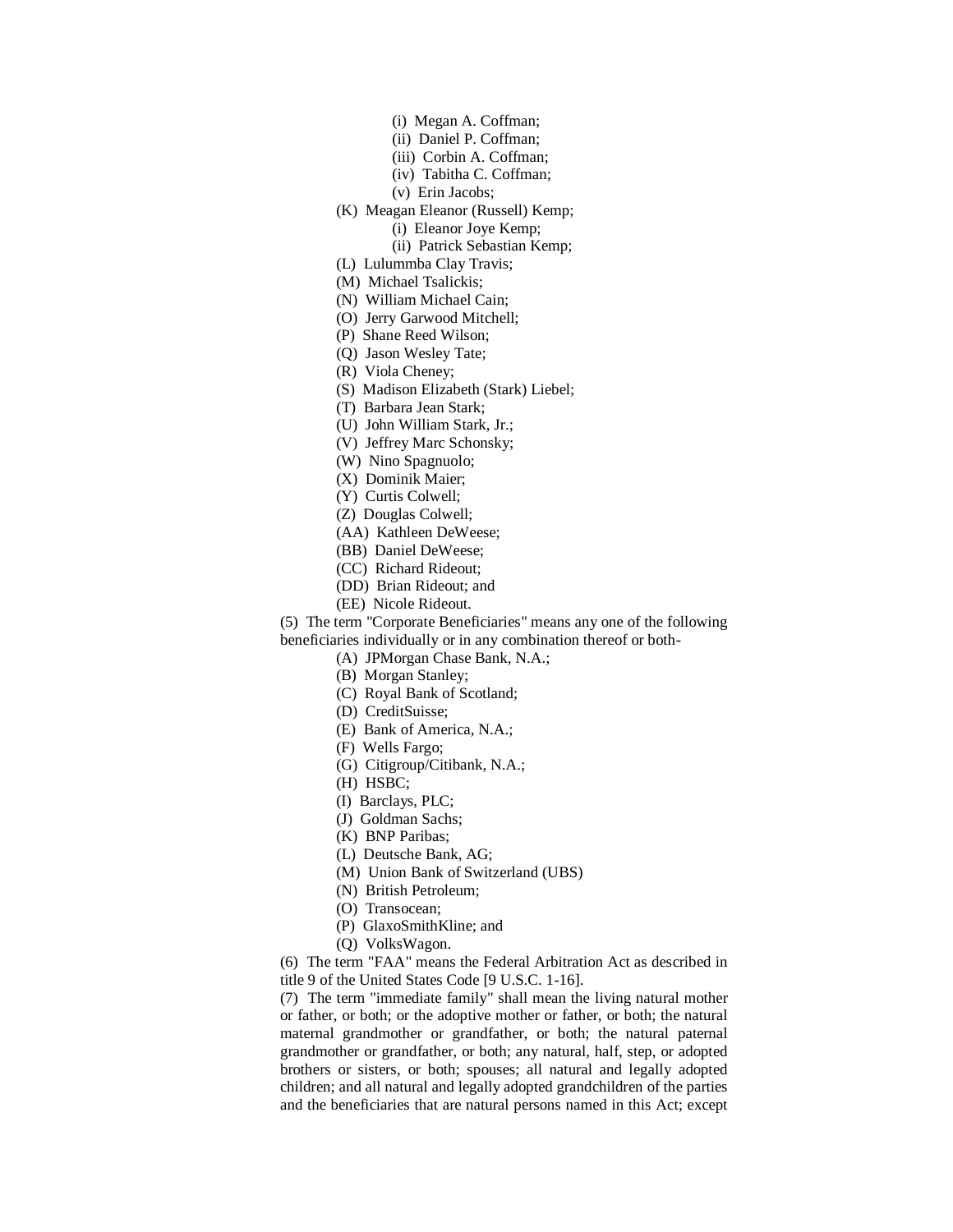that the term "immediate family" shall not apply to the maternal or paternal grandparents of any adoptive parents of the parties or beneficiaries that are natural persons named in this Act.

(8) The term "parties" means either of the following parties of the first part of the Agreement either individually or in conjunction with one another or both-

(A) Bradley Christopher Stark; and

(B) Shawn Michael Rideout.

(9) The term "person" shall mean any individual, partnership, association, joint stock company, trust, or corporation named in this Act, including any immediate family member or relevant employee to which this Act relates and may affect, except that the term "natural person" shall only refer to any living human being that is a party, beneficiary, or immediate family member as described in this Act and shall not mean any partnership, association, joint stock company, trust, or corporation. (10) The term "records" shall mean all records, system of records, library

catalogs, lists, files, optical, electronic and physically stored information that relates to the named parties and beneficiaries in this Act.

(11) The term "Trust" as used in this Act means the Superfund and any designated Justice Relief Fund or account established by section 6 of this Act.

(12) The term "United States" as used in this Act means-

(A) the United States of America;

(B) the government of the United States, or

(C) in the geographic sense, all fifty States, Territories, and Possessions of the United States.

The United States of America is the party of the second part of the Agreement.

### **SECTION 2. FINDINGS OF CONGRESS.**

(a) The Congress finds the following:

(1) That the United States by and through the Attorney General entered into an Agreement with the Parties.

(2) The Agreement is a valid and binding settlement agreement between the Parties and the United States that operates in the nature of a releasedismissal agreement.

(3) The Agreement contained an alternative dispute resolution clause that provided for arbitration as the exclusive remedy for relief to the Parties and the United States.

(4) The United States consented to the arbitration and the awards made thereunder for the equitable relief of the Parties and the United States are binding.

(5) Congress hereby expressly waives any defenses to the equitable relief awarded to the Parties, Beneficiaries, and Corporate Beneficiaries by the arbitrator.

(6) The parties, beneficiaries and their immediate family members, and the corporate beneficiaries are entitled to the relief established by the Agreement, the Awards, and the provisions of this Act notwithstanding any other law to the contrary. *Provided that,* Joey Brandon Kemp shall not be entitled to any relief or benefits established by the Agreement, the Awards, and this Act.

### **SECTION 3. PURPOSE.**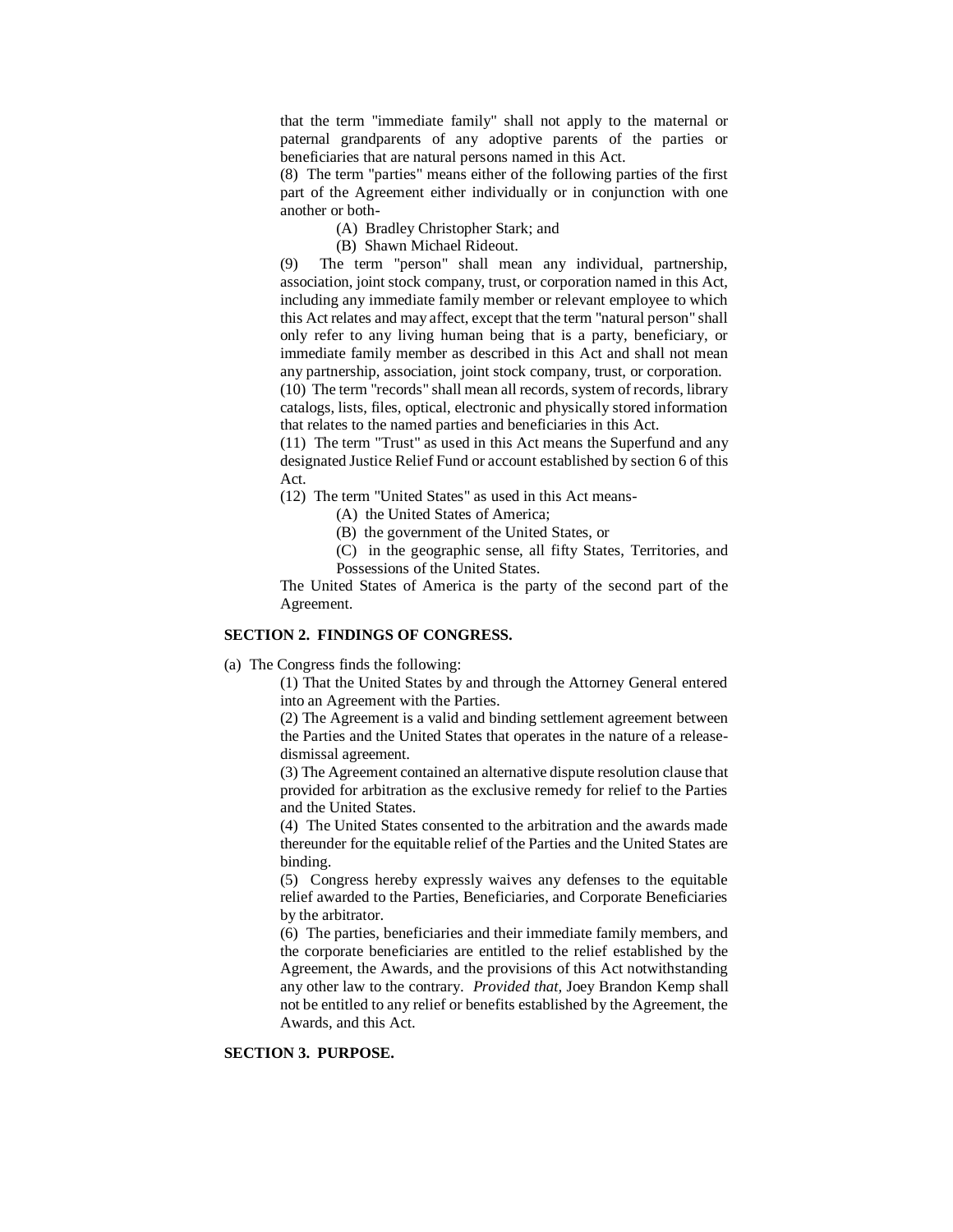(a) The purpose of this Act is to provide the effective relief and enforcement of the obligation of promises, terms, and conditions of the Agreement between the parties and the United States of America.

### **SECTION 4. AFFIRMATIVE RELIEF.**

(a) All parties and beneficiaries that are natural persons and their immediate family that are confined in any jail, prison, penal institution, correctional institution, or any other form of official or unofficial detention under the authority of any State, Territory, Possession, or Federal Agency of the United States, shall be unconditionally released from any such detention and set at liberty immediately and without further delay.

(b) All pending legal actions and adjudicated cases by the United States of America, any State, Territory, or Possession of the United States against the parties, beneficiaries, and their immediate family whether criminal, civil, administrative, sounding in tort, or otherwise, are vacated and dismissed with prejudice, being void ab initio and are of no further force and effect as of the date of this Act and retroactively applied to the day preceding the initial filing of any such suit or action.

(c) All real and personal property, and funds that were seized, forfeited, or taken by legal process or otherwise, by the United States of America, any State, Territory, or Possession of the United States is to be immediately returned to the appropriate parties, beneficiaries, and immediate family members to which the property relates, including, but in no way limited to the property specifically named in the Agreement and Awards. Any property that is not able to be returned in as close to its original form shall be redressed by compensation in an amount of money to the party, beneficiary, or immediate family member that is equal to the highest reasonable value of said property; and specifically, but not in any way limited to-

> (1) Charles Elliott Hill, II, shall have the right to select 1500 acres of land from the Chattahoochee National Forest as compensation for the loss of his prime riverfront estates, farm, and real property with fixtures; (2) Brian Samuel Coffman, shall be compensated in the amount of \$13,987,000 payable from the accounts of the Department of Justice by the Secretary of the Treasury for the seizure of his financial accounts, automobiles, and vessel;

> (3) John Scot Snuggs, shall be compensated in the amount of \$11,321 payable from the accounts of the Department of Justice by the Secretary of the Treasury for the seizure of monetary instruments;

(d) All records and system of records in the possession of the United States of America, any State, Territory, or Possession of the United States that relate to or name the parties, beneficiaries that are natural persons, and their immediate family shall be expunged and destroyed; and from the date of this Act, no such records or system of records shall be maintained on any individuals named in this Act without the permission by the express voluntary signature after full disclosure and notice of the contents and purpose of said record or system of records being provided to the individual to whom the record relates.

(e) The parties and beneficiaries that are natural persons shall have the absolute right to the issuance of a land patent by the United States with title held in fee simply absolute in possession for any real property purchased, ceded, or quitclaimed so as to transfer ownership and title to any party or beneficiary to which this subsection relates.

(f) The United States Patent Office shall issue a full process patent to Charles Elliott Hill, II, for the "Red Muds Environmental Cleanup Process" having been formerly issued the provisional patent number 112956 U.S. PTO 60/919621.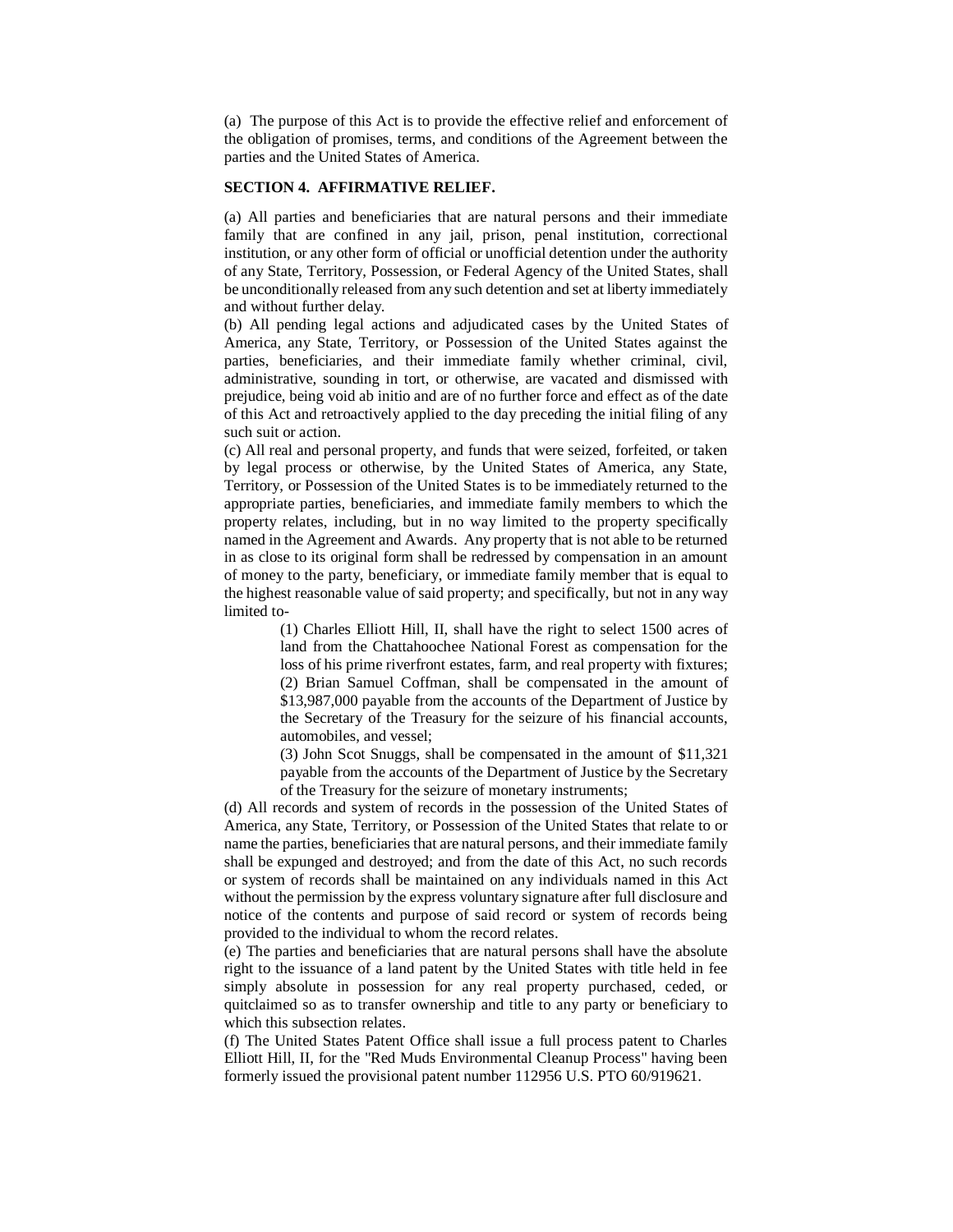(g) The Secretary of the Treasury is authorized to credit the sum of \$1,000,000 to the appropriate trust funds established by this Act for the benefit of the parties and beneficiaries named in accordance with the terms of the Agreement and Awards.

### **SECTION 5. PROHIBITORY RELIEF.**

(a) The parties and beneficiaries that are natural persons, along with their immediate family, are extended absolute immunity from all criminal, civil, and administrative laws of the United States of America, any State, Territory, or Possession of the United States, and no court or tribunal of the United States shall have authority to exercise jurisdiction over the prosecution or litigation against the parties and beneficiaries, along with their immediate family, for offenses and violations of said laws; provided, that such immunity shall be subject to the remedial conditions established by this Act.

(b) The United States shall not prosecute a criminal or civil offense against any beneficiary named herein that is not a natural person for any violations or offenses against the laws of the United States that were committed prior to the date of this Act.

### **SECTION 6. TRUST FUNDS AND MONETARY RELIEF.**

(a) **CREATION OF TRUST FUND.** There is established in the Treasury of the United States a trust fund to be known as the 'Justice Relief Superfund' (hereinafter in this section referred to as the 'Superfund'), consisting of such amounts as may be-

- (1) appropriated to the Superfund as provided in this section,
- (2) appropriated to the Superfund pursuant to section 7(c) of this Act, or
- (3) credited to the Superfund as provided in section 2.

(b) **TRANSFERS TO SUPERFUND.** There are hereby appropriated to the Superfund amounts equivalent to-

> (1) the total monetary relief calculated and established in the Agreement received by the Department of Justice in the accounts from monetary penalties, asset forfeitures, seizures, and settlements during the fiscal year period beginning October 1, 2008 and ending through October 1, 2016,

> (2) all attributable moneys recovered from the corporate beneficiaries pursuant to section 7(b) of this Act, and

> (3) all moneys gifted by the Bradley Christopher Stark Justice Relief Fund for the benefit of the States and Congressional Districts within the States as set forth in this section.

## (c) **EXPENDITURES FROM SUPERFUND.**

(1) **IN GENERAL.** Amounts in the Superfund shall be available, as provided in this section, only for the purposes of making expenditures-

(A) to carry out the purposes of-

(i) funding the individual trust funds established under this section for the benefit of the parties, beneficiaries, and immediate family members of the Agreement as defined in this Act,

(ii) funding community and public works projects in all 50 States and the individual electoral districts therein as set forth in this section, and

(iii) funding the Presidential Library of the incumbent President signing this Act into law, or

(B) hereafter authorized by law which does not authorize the expenditure out of the Superfund for a general purpose not covered by subparagraph (A) (as so in effect).

(d) **LIABILITY OF THE UNITED STATES LIMITED TO AMOUNT IN TRUST FUND.**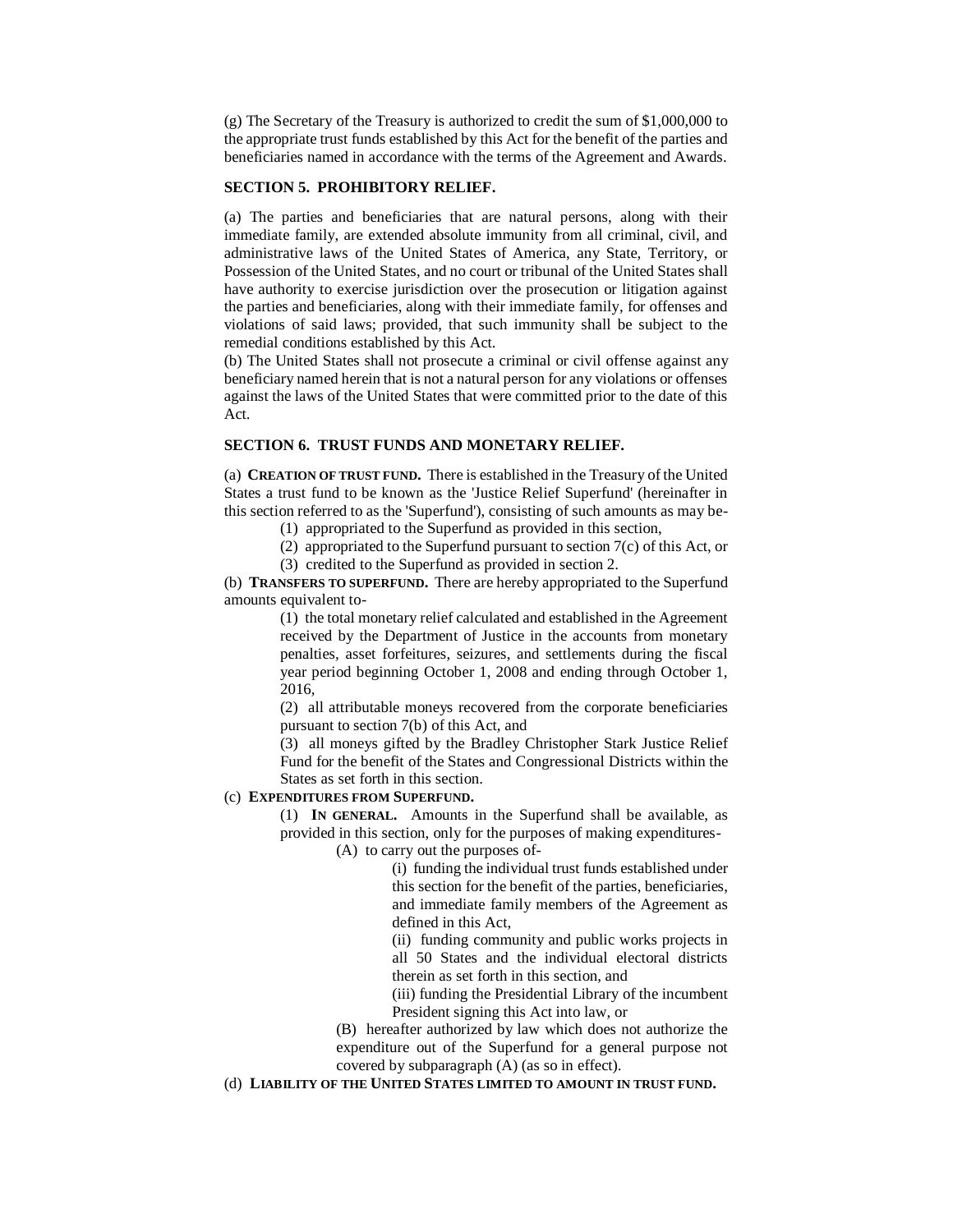(1) **GENERAL RULE.** Any claim filed against the Superfund may be paid only out of the Superfund.

(2) **COORDINATION WITH OTHER PROVISIONS.** Nothing in this Act (or in any amendment made by later Acts) shall authorize the payment by the United States Government of any amount with respect to any such claim out of any source other than the Superfund.

(3) **ORDER IN WHICH UNPAID CLAIMS ARE TO BE PAID.** If at any time the Superfund has insufficient funds to pay all the claims payable out of the Superfund as such time, such claims shall, to the extent permitted under paragraph (1), be paid in full in the order in which they were finally determined.

(e) **CREATION OF SUB-TRUST FUNDS.** There is established in the Treasury of the United States certain sub-trust funds under the Superfund to be known as-

(1) Bradley Christopher Stark Justice Relief Fund.

- (A) Barbara Jean Stark Justice Relief Fund.
- (B) John William Stark Justice Relief Fund.
- (C) Madison Elizabeth Stark Justice Relief Fund.
- (D) Jeffrey Marc Schonsky Justice Relief Fund.
- (E) Nino Spagnuolo Justice Relief Fund.
- (F) Dominik Maier Justice Relief Fund.
- (2) Shawn Michael Rideout Justice Relief Fund.
	- (A) Kathleen DeWeese Justice Relief Fund.
	- (B) Daniel DeWeese Justice Relief Fund.
	- (C) Richard Rideout Justice Relief Fund.
	- (D) Brian Rideout Justice Relief Fund.
	- (E) Nicole Rideout Justice Relief Fund.
- (3) Jason Carl Thomas Justice Relief Fund.
	- (A) Karen Andrea Burke-Haynes Justice Relief Fund.
	- (B) Janice Laurore Justice Relief Fund.
	- (C) Carlo Laurore Justice Relief Fund.
	- (D) Sharon Burke Justice Relief Fund.
	- (E) Peter Burke Justice Relief Fund.
	- (F) Kisha Nicole Thomas Justice Relief Fund.
- (4) Demetriues Jermaine Hawkins Justice Relief Fund.
- (5) Katrina Glenn Hawkins Justice Relief Fund.
- (6) Balldev Naidu Ragavan Justice Relief Fund.
- (7) Hendrick Ezell Tunstall Justice Relief Fund.
- (8) Charles Elliot Hill, II Justice Relief Fund.
- (9) William Scott Hames Justice Relief Fund.
- (10) John Scot Snuggs Justice Relief Fund.
	- (A) Nichola Dawn (Rose) Snuggs Justice Relief Fund.
	- (B) Timothy J. Snuggs Justice Relief Fund.
	- (C) Melissa M. Snuggs Justice Relief Fund.
	- (D) Elizabeth R. Snuggs Justice Relief Fund.
	- (E) Robert D. Snuggs Justice Relief Fund.
- (11) Charles David Johnson, Jr. Justice Relief Fund.
	- (A) Jeremy Johnson Justice Relief Fund.
		- (B) Scott Johnson Justice Relief Fund.
		- (C) Jonathan Fultz Justice Relief Fund.
	- (D) Jessica Reynolds-Toms Justice Relief Fund.
	- (E) Herbert Walker Justice Relief Fund.
- (12) Bryan Samuel Coffman Justice Relief Fund.
	- (A) Megan A. Coffman Justice Relief Fund.
	- (B) Daniel P. Coffman Justice Relief Fund.
	- (C) Corbin A. Coffman Justice Relief Fund.
	- (D) Tabitha C. Coffman Justice Relief Fund.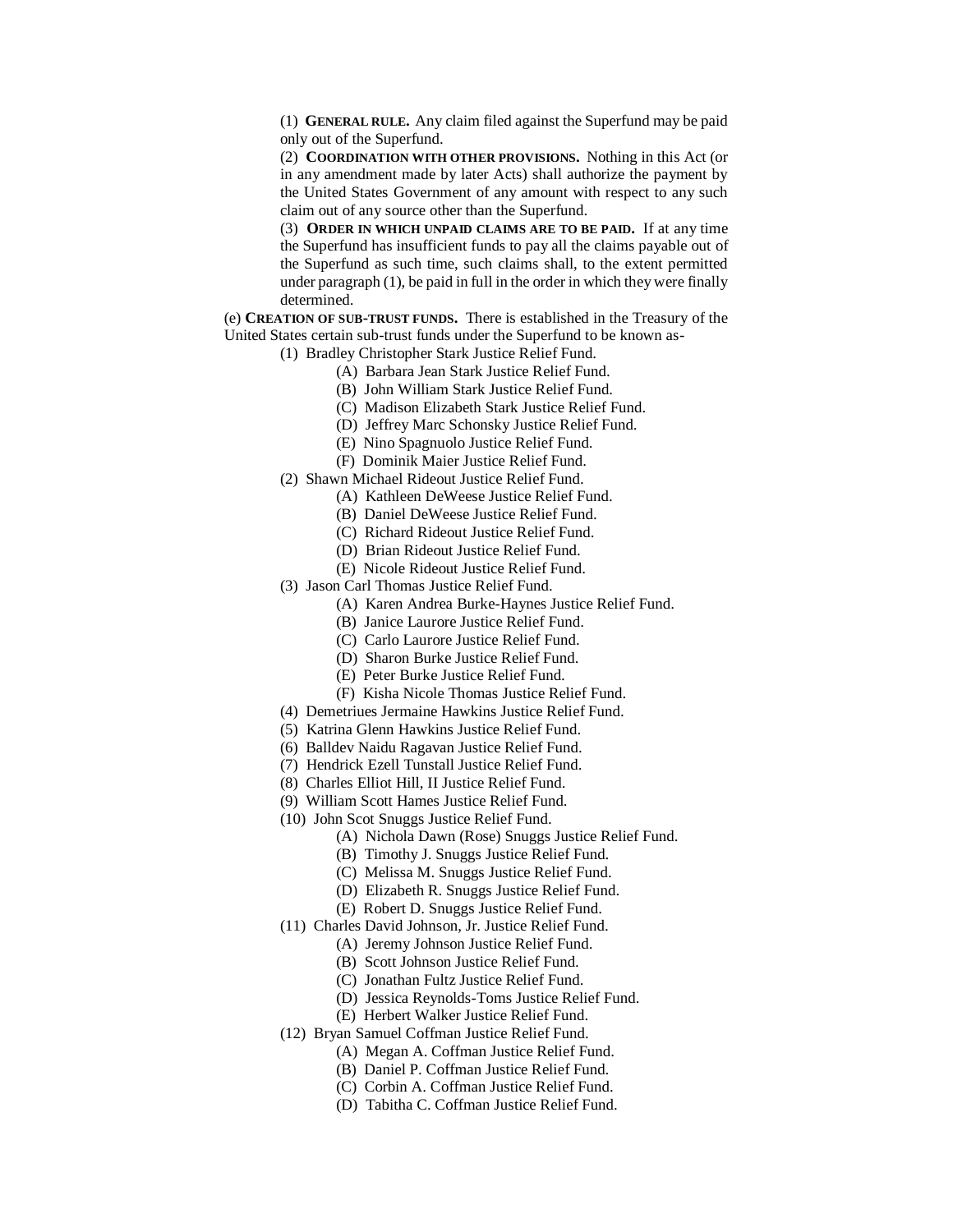(E) Erin Jacobs Justice Relief Fund.

- (13) Meagan Eleanor (Russell) Kemp Justice Relief Fund.
	- (A) Eleanor Joye Kemp Justice Relief Fund.
	- (B) Patrick Sebastian Kemp Justice Relief Fund.
- (14) Lulummba Clay Travis Justice Relief Fund.
- (15) Michael Tsalickis Justice Relief Fund.
- (16) William Michael Cain Justice Relief Fund.
- (17) Jerry Garwood Mitchell Justice Relief Fund.
- (18) Shane Reed Wilson Justice Relief Fund.
- (19) Jason Wesley Tate Justice Relief Fund.
- (20) Viola Cheney Justice Relief Fund.
- (21) Curtis Colwell Justice Relief Fund.
- (22) Douglas Colwell Justice Relief Fund.

(23) Community Projects and Public Works Fund of the United States Senate.

(24) Congressional Districts Community Projects and Public Works Fund of the United States House of Representatives.

Said sub-trust funds shall consist of such amounts as may be appropriated or credited to such sub-trust fund as provided in this section or in the Agreement.

(f) **TRANSFERS TO SUB-TRUST FUNDS.** There are hereby appropriated from the Superfund amounts equivalent to-

> (1) on the date this enactment takes effect, \$1,000,000, per sub-trust fund and account listed under subsection  $5(e)(1)$ --(22),

(2) one month after the date this enactment takes effect-

(A) 4,811,478,257, for the Bradley Christopher Stark Justice Relief Fund,

> (i) \$200,000,000, shall be set off from the Bradley Christopher Stark Justice Relief Fund and credited to the Community Projects and Public Works Fund of the United States Senate established by this section. Each United States Senator shall be allocated \$2,000,000, per Senator for the purposes of community and public works projects within Senator's respective States,

> (ii) \$870,000,000, shall be set off from the Bradley Christopher Stark Justice Relief Fund and credited to the Congressional Districts Community Projects and Public Works Fund of the United States House of Representatives established by this section. Each United States Representative shall be allocated \$2,000,000, per Representative for the purposes of community and public works projects within their respective State Congressional Districts,

(B) \$813,913,043, for the Shawn Michael Rideout Justice Relief Fund,

(C) \$7,999,826,080, for the Jason Carl Thomas Justice Relief Fund,

(D) \$6,298,434,777, for the Demetriues Jermaine Hawkins Justice Relief Fund,

(E) \$812,347,826, for the Bryan Samuel Coffman Justice Relief Fund,

(F) \$812,347,826, for the John Scot Snuggs Justice Relief Fund,

(G) \$812,347,826, for the Charles David Johnson, Jr. Justice Relief Fund,

(H) \$812,347,826, for the Lulummba Clay Travis Justice Relief Fund,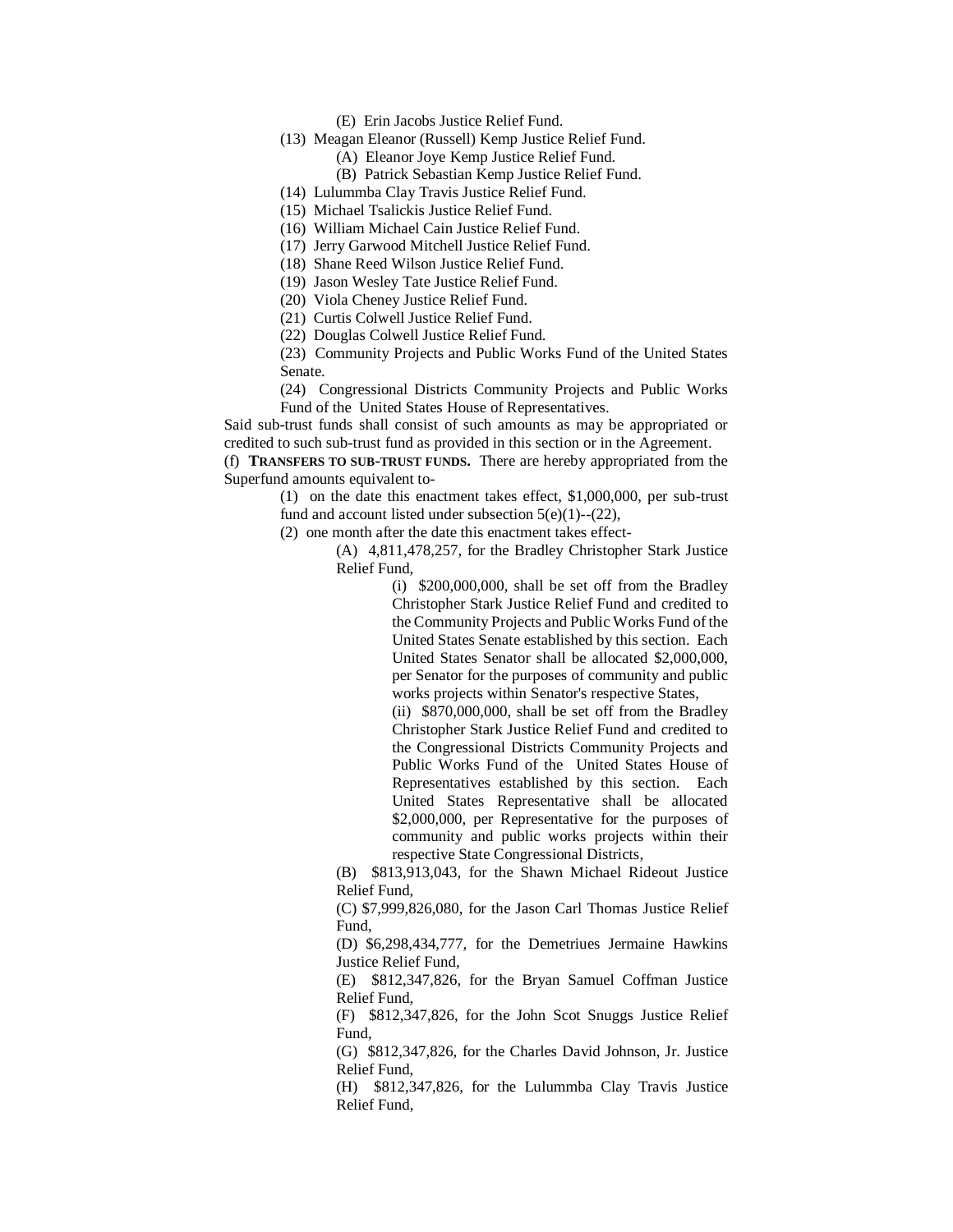(I) \$14,291,457,392, for the Charles Elliott Hill, II Justice Relief Fund,

(J) \$20,347,827, for the William Scott Hames Justice Relief Fund, and

(K) \$17,120,000, for the Michael Tsalickis Justice Relief Fund. (3) Amounts that are analogous to the funds named in subsection (e) of this section and are received by the United States Government as trustee shall be deposited in the Superfund for credit to the appropriate sub-trust fund or account in the Treasury. *Except* as provided in subsection (j), amounts accruing to these funds are appropriated to be disbursed in compliance with the terms of the trust.

## (g) **EXPENDITURES.**

(1) **IN GENERAL.** The amounts in the Superfund and sub-trust funds shall be available for the purposes of making expenditures or transfers as directed by the beneficiaries of the named sub-trust funds to the Managing Trustee and Trustees as appropriate.

(2) **RECORDS.** Notwithstanding any other provision of this Act, the Managing Trustee shall keep a transactional record of expenditures, appropriations, and credits of the Superfund and sub-trust funds for the purposes of accurate accounting and shall further close the appropriate sub-trust funds or Superfund once all amounts are exhausted and no further appropriations or credits are pending.

### (h) **MANAGEMENT OF TRUST FUNDS.**

(1) **REPORT.** It shall be the duty of the Secretary of the Treasury to hold the Superfund and each sub-trust fund established under this section, and (after consultation with any other trustees of the sub-trust funds) to report to the Congress each year on the financial condition and the results of the operations of the Superfund and each such sub-trust fund during the preceding fiscal year and on its expected condition and operations during the next 3 fiscal years. Such report shall be printed as a House document of the session of the Congress to which the report is made.

(2) **TRUSTEES.** The Secretary of the Treasury shall be the Managing Trustee of the Superfund and each such sub-trust fund established under this Act. Each sub-trust fund that contains other sub-trust fund accounts shall have the main beneficiary of the controlling sub-trust fund designated as a co-Trustee along with the Secretary of the Treasury for the management of the individual sub-trust fund accounts thereunder.

### (3) **INVESTMENT.**

(A) **IN GENERAL.** It shall be the duty of the Secretary of the Treasury to invest such portions of the Superfund or any subtrust fund established by this Act as is not, in his judgment, required to meet current withdrawals. Such investments may be made only in interest-bearing obligations of the United States. For such purpose, such obligations may be acquired-

(i) in original issue at the issue price, or

(ii) by purchase of outstanding obligations at the market price.

(B) **SALE OF OBLIGATIONS.** Any obligation acquired by the Superfund or a sub-trust fund established by this Act may be sold by the Secretary of the Treasury at the market price.

(C) **INTEREST ON CERTAIN PROCEEDS.** The interest on, and the proceeds from the sale or redemption of, any obligations held in the Superfund or any sub-trust fund established by this Act shall be credited to and form a part of the Superfund or related sub-trust fund.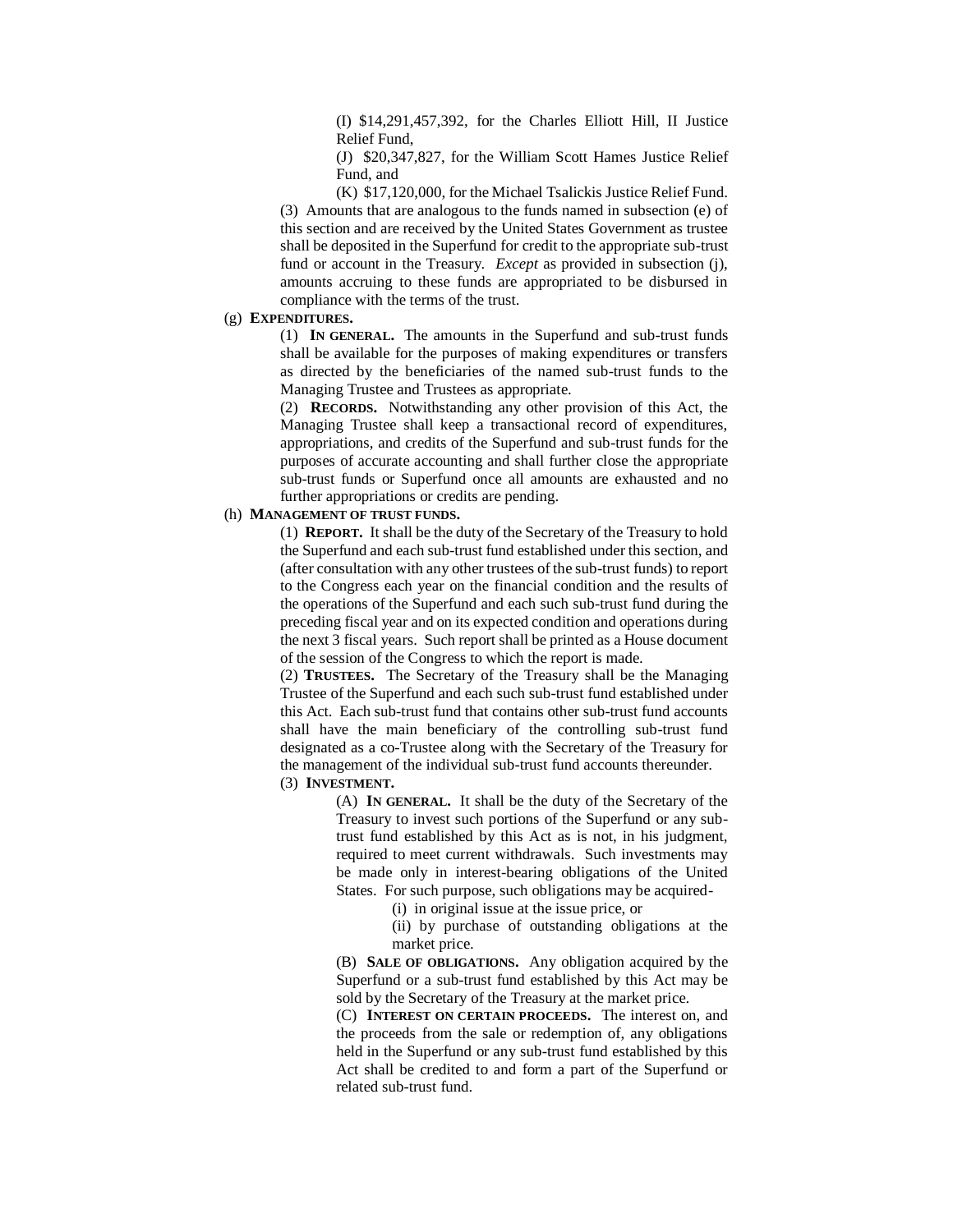(i) The amounts appropriated by this Act to the Superfund or any sub-trust fund established by this Act shall be transferred at the request of the beneficiaries to the trustees at least monthly from the Superfund to such sub-trust fund on the basis of estimates made by the Secretary of the Treasury of the amounts referred to in such section. Proper adjustments shall be made in the amounts subsequently transferred to the extent prior estimates were in excess of or less than the amounts required to be transferred.

(j) **LIMITATIONS ON USE OF FUNDS.** The Superfund and any individual sub-trust fund or account established by this Act, and the appropriations in said funds, are hereby prohibited from being used to influence any legislation and shall not be made directly available for campaign financing or personal use by any United States Senator or Member of the United States House of Representatives; nor any officer, employee, or agent of any federal agency in the Executive Branch; nor any Judicial Officer or Clerk of any federal court of the United States within the Judicial Branch.

> (1) None of the activities of the Superfund or sub-trust fund or account established by this Act shall be conducted in a manner inconsistent with any law that prohibits attempting to influence legislation.

> (2) The Superfund or any such sub-trust fund or account established by this Act may not participate in or intervene in any political campaign on behalf of (or in opposition to) any candidate for public office, including by publication or distribution of statements.

(k) **UNCLAIMED MONEYS.** On September 30 of each year, the Secretary of the Treasury shall transfer to the Treasury trust fund receipt account "Unclaimed Moneys of Individuals Whose Whereabouts are Unknown" that part of the balance of a sub-trust fund or account established by this Act that has been in the fund for more than one year and represents money belonging to individuals whose whereabouts are unknown. Subsequent claims to the transferred funds shall be paid from the account "Unclaimed Moneys of Individuals Whose Whereabouts are Unknown".

(l) **CLOSING OF ACCOUNTS.** Any sub-trust fund or account established by this Act that is available for an indefinite period shall be closed, and any remaining balance (whether obligated or unobligated) in that account shall be canceled and thereafter shall not be available for obligation or expenditure for any purpose, if-

> (1) no disbursement has been made against the appropriation for two consecutive fiscal years.

(m) **REGULATIONS.** Not later than 90 days after the date of enactment of this Act, the Secretary of the Treasury shall prescribe regulations to carry out this section.

### **SECTION 7. TAX RELIEF.**

(a) The parties, beneficiaries, and their immediate family members, are permanently exempt from all federal, state, and local taxes for the rest of their natural lifespan. Provided that, Joey Brandon Kemp shall not be exempted from any federal, state, or local taxes.

(b) The corporate beneficiaries named in this Act are exempt from federal income tax for a period of three consecutive years from the effective date of the enactment of this Act. *Provided that,-*

- (1) the Bradley Christopher Stark Justice Relief Fund,
- (2) the Shawn Michael Rideout Justice Relief Fund, and
- (3) the Bryan Samuel Coffman Justice Relief Fund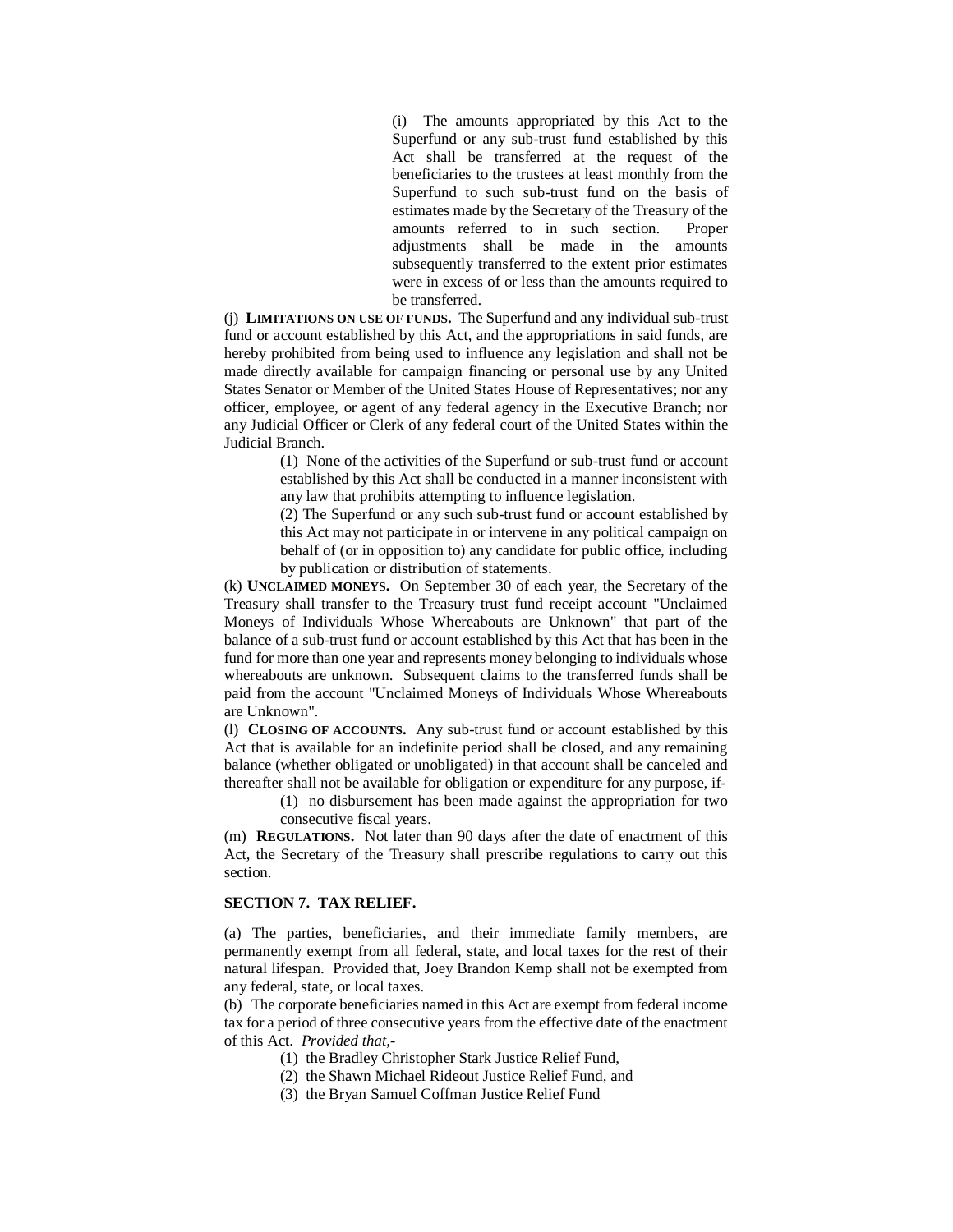shall recover a total amount of ten percentum of the projected federal income tax liability benefits under this subsection attributable to the corporate beneficiaries named in this Act, to be divided coequally among the sub-trust funds listed in this subsection during the three consecutive year time period this subsection remains in effect. Such amounts shall be due by no later than April 15 of the taxable year immediately following the effective date of the enactment of this Act and shall be deposited in the Superfund at the United States Treasury established by this Act as an appropriation for further credit to the sub-trust funds named in this subsection.

### **SECTION 8. REMEDIES.**

(a) Any party or beneficiary entitled to and granted immunity by this Act, having been found guilty, by clear and convincing evidence, to have committed a Class A felony offense as defined under title 18 of the United States Code, shall be subject to permanent removal from the United States of America, its territories, and possessions, and such guilty party or beneficiary shall have their citizenship permanently revoked.

(b) Nothing in this section shall be construed to authorize any accused party or beneficiary entitled to or granted immunity by this Act to be placed in the custody of any law enforcement officer for the purpose of confinement in any jail, prison, or other form of official or unofficial detention.

(c) The Supreme Court of the United States shall have original jurisdiction pursuant to Article III, section 2, clause 2 of the Constitution, to conduct a criminal trial or other appropriate proceedings of any party or beneficiary entitled to or granted immunity by this Act, to determine the guilt or innocence of such party or beneficiary in accordance with subsection (a) of this section. Any trial or proceedings shall be conducted in the Supreme Court of the United States, and any orders or judgments entered thereon, *in absentia* if the accused party or beneficiary shall be found to have fled the jurisdiction of the Supreme Court.

(d) The Federal Rules of Evidence along with the appropriate Federal Rules of Criminal Procedure shall be used in the conduct of any trial and proceedings in the Supreme Court in accordance with subsection (a) of this section. The Supreme Court may, in its discretion, apply any rules of the Federal Rules of Civil Procedure it deems necessary to the conduct of proceedings under this section.

(e) Alternative dispute resolution procedures are not authorized to be used to conduct any proceedings under this section.

(f) A judgment of the Supreme Court finding that any party or beneficiary entitled to or granted immunity by this Act, that is guilty of committing a Class A felony offense as defined in title 18 of the United States Code, shall sentence the party or beneficiary to the sole and exclusive punishment established by this section, and shall in no way terminate any other affirmative, prohibitive, or monetary relief established by this Act, nor any other right or privilege established by the Constitution, any laws, or treaties of the United States.

### **SECTION 9. ENFORCEMENT.**

(a) The Congress shall have power to enforce the provisions of this Act by appropriate legislation.

### **SECTION 10. EFFECTIVE DATE.**

(a) This Act shall take effect sixty days after enactment.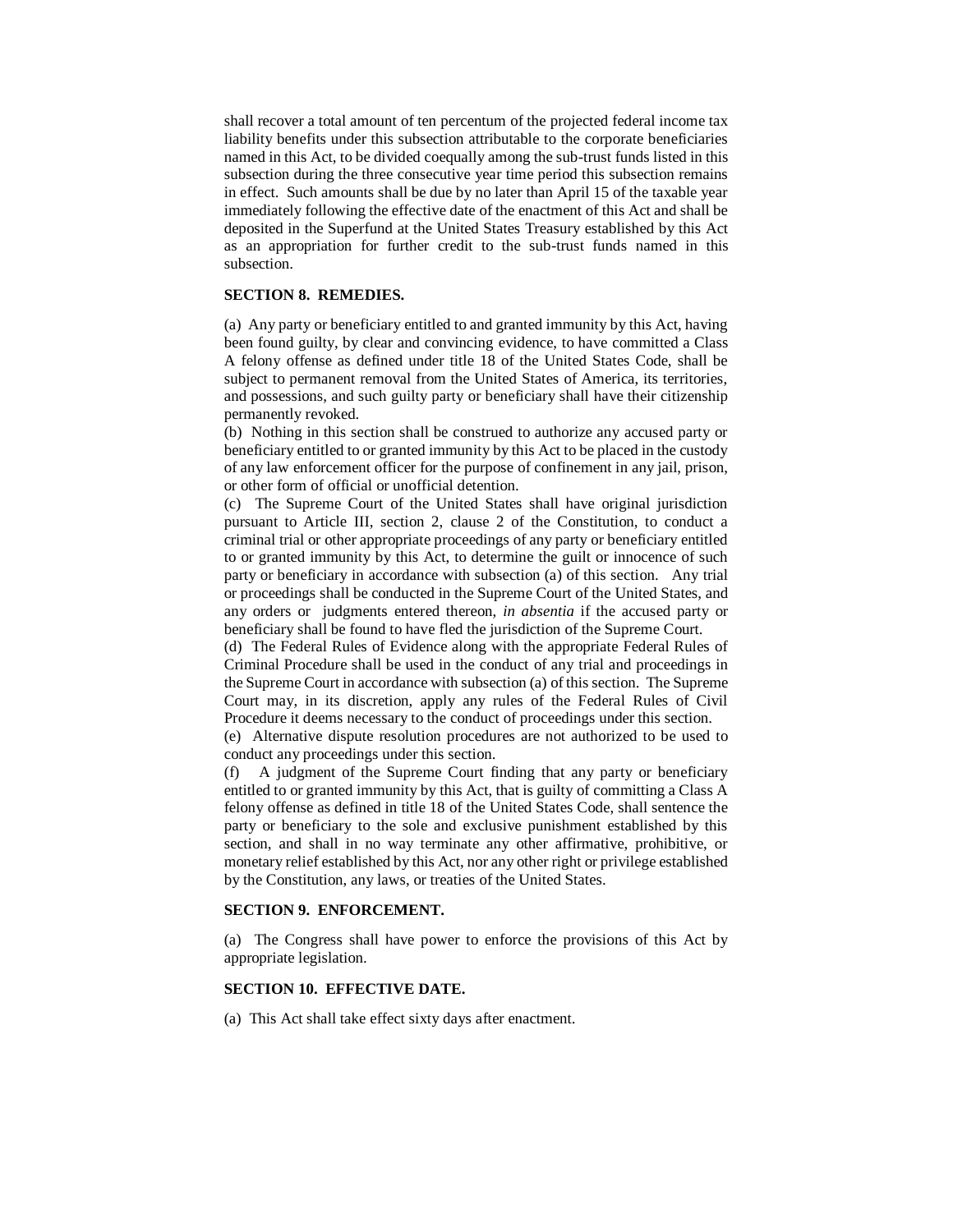Mac Thornberry

*Speaker of the House of Representatives pro tempore.*

John Cornyn

*Acting President of the Senate pro tempore.*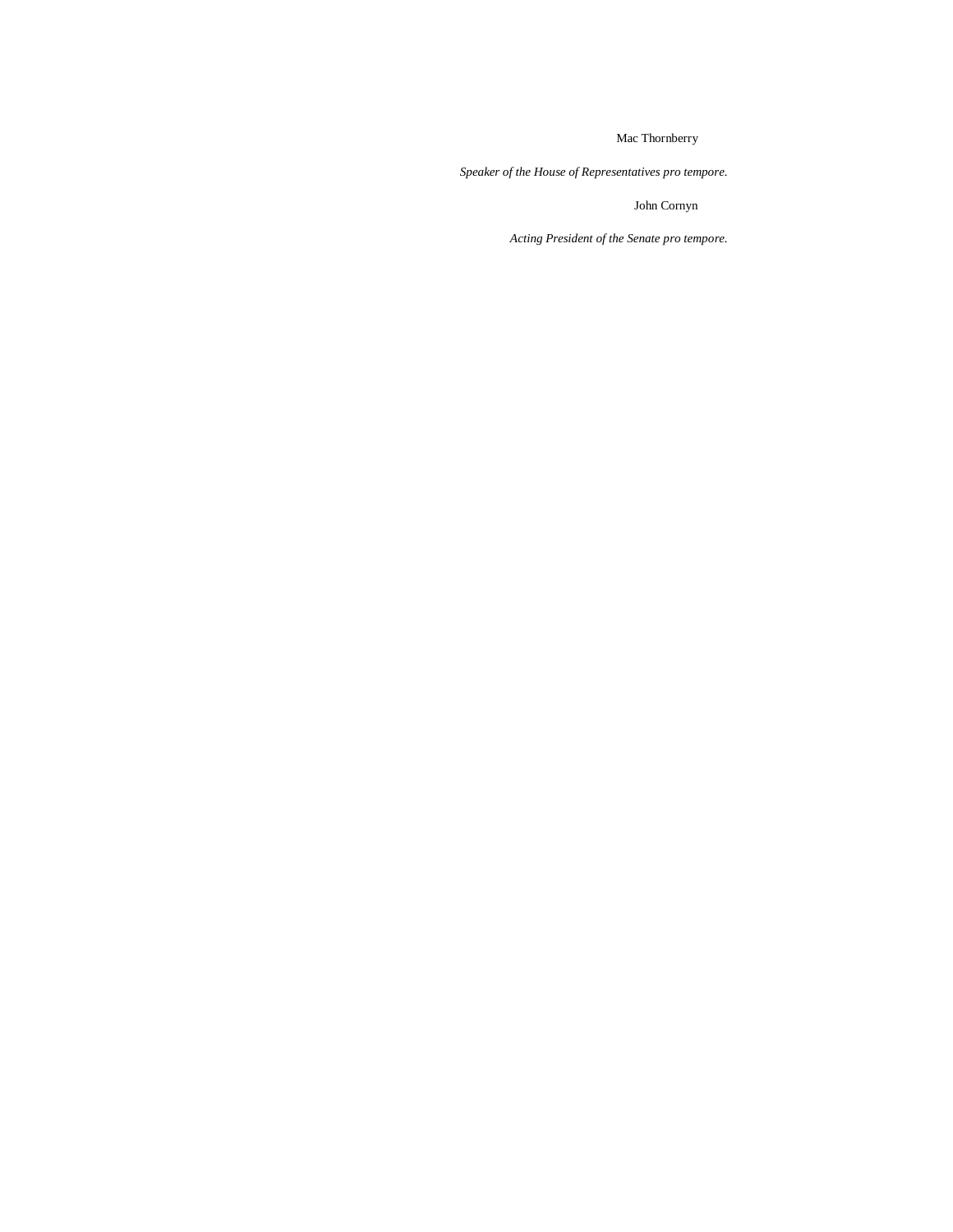### IN THE SENATE OF THE UNITED STATES,

*September 28, 2016.*

 The Senate having proceeded to reconsider the bill (S. 112) entitled ''An Act for the Relief of Bradley Christopher Stark, Shawn Michael Rideout, and Certain Named Beneficiaries.'', returned by the President of the United States with his objections, to the Senate, in which it originated, and passed by the Senate on reconsideration of the same, it was

*Resolved,* That the said bill pass, two-thirds of the Senators present having voted in the affirmative.

Julie E. Adams

*Secretary.*

I certify that this Act originated in Senate.

Julie E. Adams

*Secretary.*